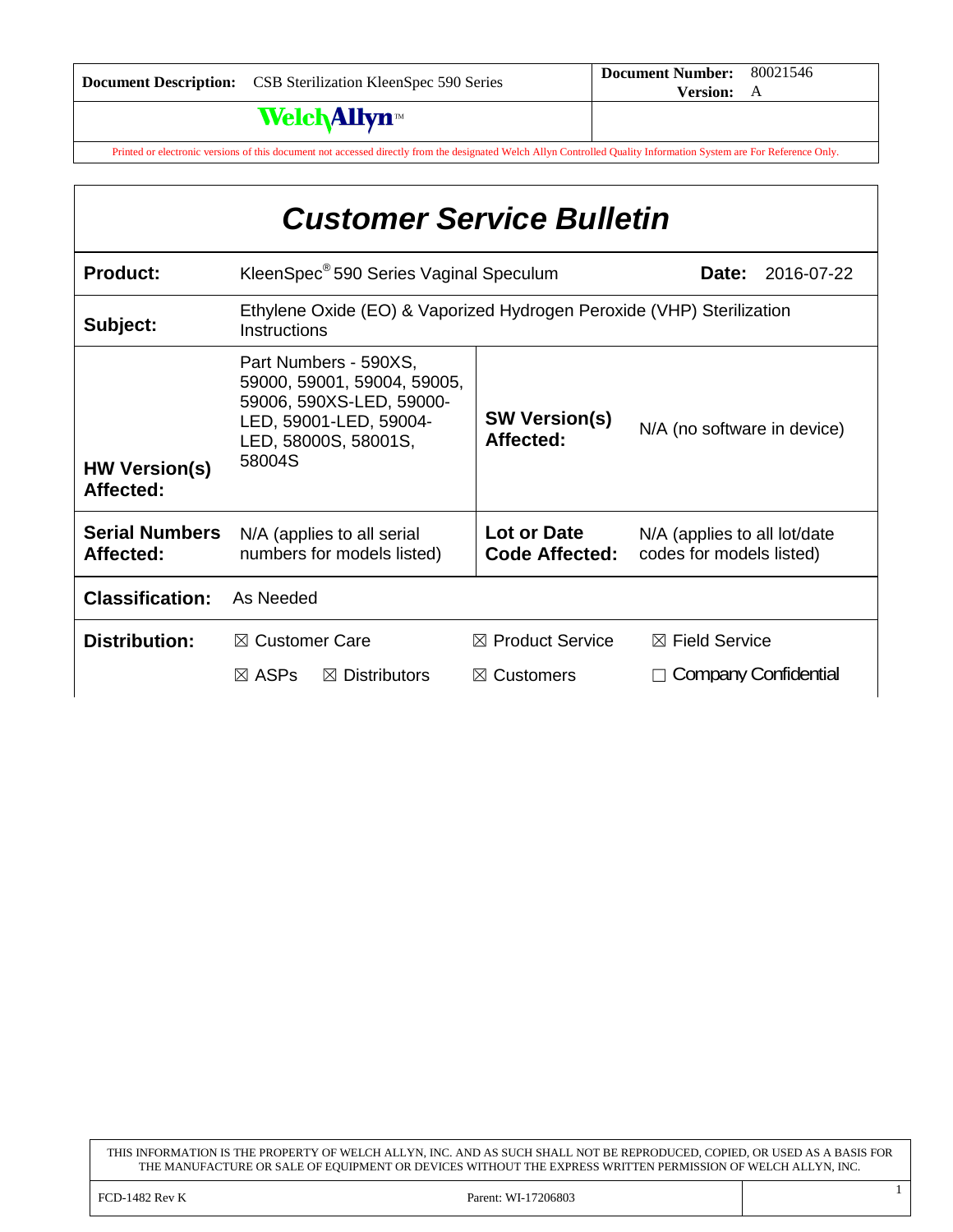|--|

It can be distributed or made available to only those individuals, companies, and organizations which have current Welch Allyn Confidentiality Agreements, and have a need to know.

*\*Not applicable for Customer Service Bulletins*

**Training Required:** □ Yes ⊠ No

**Summary:** For requests for sterilization instructions for KleenSpec<sup>®</sup> 590 Series Vaginal Specula, the following methods have been validated. These instructions are for new Vaginal Specula and assume the bioburden load of a new unit. There are no cleaning instructions and these remain single use devices. The performance validation is based on one sterilization cycle only. (Particular sterilization packaging used and the subsequent expiration date of sterilization is the responsibility of the sterilization processor)

> \*\*These instructions are for those trained in processing sterile devices for the proper use of the sterilization equipment selected. This training is not provided by Welch Allyn and the responsibility of the sterilization processor.\*\*

### **Ethylene Oxide Sterilization (EO):**

### *(Part Numbers -* **58000S, 58001S, 58004S***, 590XS, 59000, 59001, 59004, 59005, 59006)*

- 1. Remove the specula from its bag.
- 2. Place the specula in the EO chamber as appropriate to allow best exposure of EO. Double wrap as appropriate. 100% EO chamber parameters are as follows:
	- Concentration:  $725 \text{ mg/L} +1/-30 \text{ mg/L}$
	- Temperature: 55C +/- 3C
	- Exposure time: 60 minutes
	- Relative humidity: 30 to 80%
	- Aeration: 50C 55C for 12 hours
- 3. Load should be monitored using biological and chemical indicators approved for EO Sterilization

### **WARNING: Always examine for physical integrity after sterilization and prior to use. Sterilize 1 time only and do not re-sterilize.**

#### **Vaporized Hydrogen Peroxide Sterilization:** *(Part Numbers-* **58000S, 58001S, 58004S***, 590XS, 59000, 59001, 59004, 59005, 59006, 590XS-LED, 59000-LED, 59001-LED, 59004-LED)*

- 1. Remove the specula from its bag and place into a sealed pouch approved for VHP Sterilization
- 2. Sterilize using STERRAD 100NX for a full cycle
- 3. Load should be monitored using biological and chemical indicators approved for VHP Sterilization

THIS INFORMATION IS THE PROPERTY OF WELCH ALLYN, INC. AND AS SUCH SHALL NOT BE REPRODUCED, COPIED, OR USED AS A BASIS FOR THE MANUFACTURE OR SALE OF EQUIPMENT OR DEVICES WITHOUT THE EXPRESS WRITTEN PERMISSION OF WELCH ALLYN, INC.

FCD-1482 Rev K Parent: WI-17206803